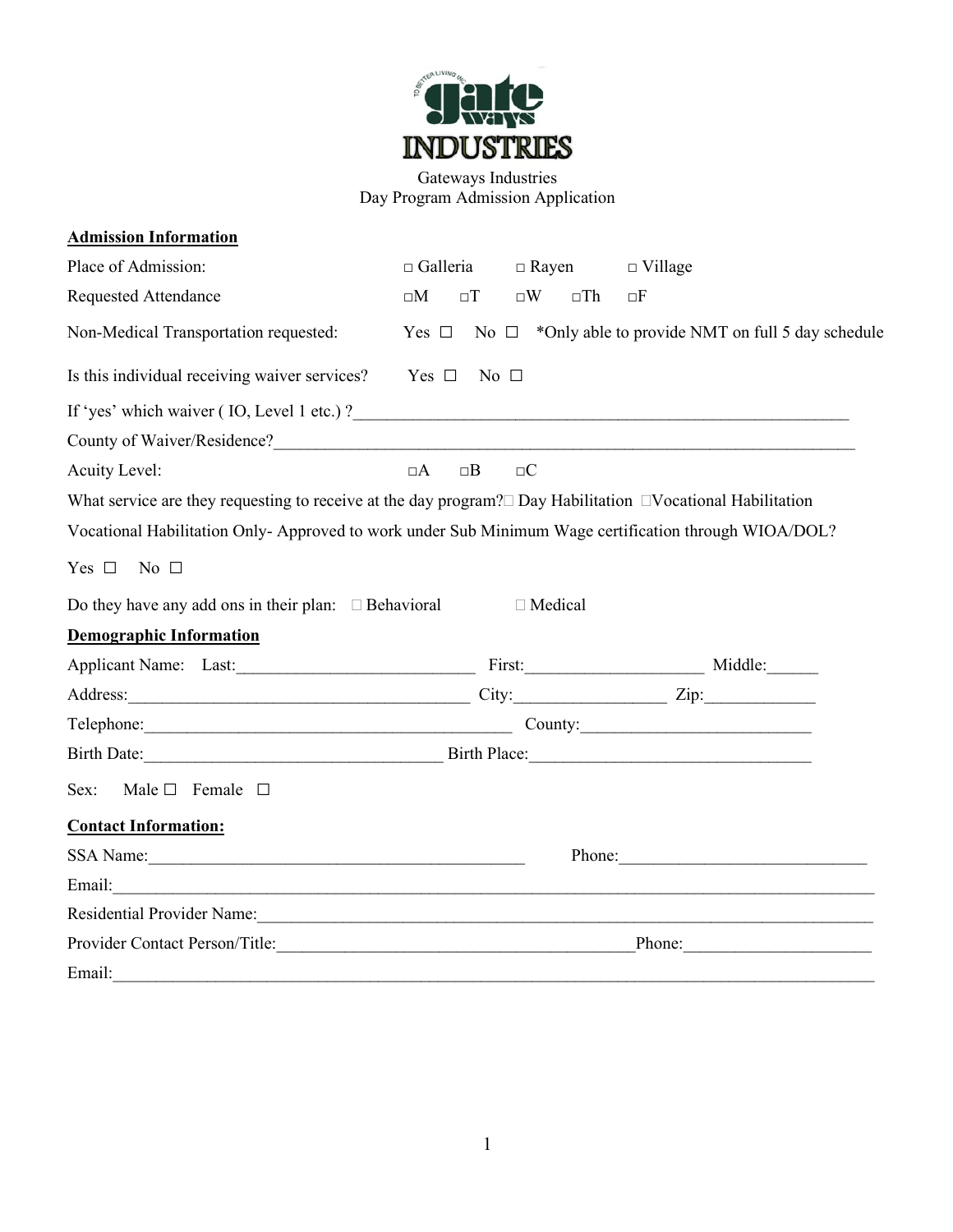## **Guardian Information: Applicant is their own guardian** Yes □ No □

| If no, please provide the following guardian information:                                                                    |                                                                                                                      |                 |                                                                                                                          |  |
|------------------------------------------------------------------------------------------------------------------------------|----------------------------------------------------------------------------------------------------------------------|-----------------|--------------------------------------------------------------------------------------------------------------------------|--|
|                                                                                                                              |                                                                                                                      |                 |                                                                                                                          |  |
| Address: <u>Zip:</u> Zip:                                                                                                    |                                                                                                                      |                 |                                                                                                                          |  |
| Telephone: (Home) (Work) (Cell)                                                                                              |                                                                                                                      |                 |                                                                                                                          |  |
|                                                                                                                              |                                                                                                                      |                 |                                                                                                                          |  |
| Relationship to Applicant:                                                                                                   |                                                                                                                      |                 |                                                                                                                          |  |
| <b>Medical Information</b>                                                                                                   |                                                                                                                      |                 |                                                                                                                          |  |
| Current Height                                                                                                               | Weight                                                                                                               |                 | Ambulatory: Yes □ No □                                                                                                   |  |
| Food allergies                                                                                                               |                                                                                                                      |                 |                                                                                                                          |  |
| Medication allergies                                                                                                         |                                                                                                                      |                 |                                                                                                                          |  |
| Non-food allergies                                                                                                           |                                                                                                                      |                 |                                                                                                                          |  |
| List any major injuries, illnesses surgeries and/or hospitalizations $-$ include date(s):                                    |                                                                                                                      |                 |                                                                                                                          |  |
|                                                                                                                              |                                                                                                                      |                 | ,我们也不能在这里的人,我们也不能在这里的人,我们也不能在这里的人,我们也不能在这里的人,我们也不能在这里的人,我们也不能在这里的人,我们也不能在这里的人,我们也                                        |  |
| Does the applicant have seizures? If yes, please describe Change and the applicant have seizures?                            |                                                                                                                      |                 |                                                                                                                          |  |
| List all current medications, dosage, frequency and related diagnosis. (Attach additional pages if necessary)                |                                                                                                                      |                 |                                                                                                                          |  |
| Will they take any medications during day program hours? Yes $\Box$ No $\Box$ Please list:                                   |                                                                                                                      |                 |                                                                                                                          |  |
| List dietary needs/orders, include any specific likes/dislikes, allergies/sensitivities, calories or texture<br>requirements | <u> 1980 - Jan Barat, margaret amerikan basar dan berasal dari perangan berasal dan berasal dari perangan berasa</u> |                 |                                                                                                                          |  |
|                                                                                                                              |                                                                                                                      |                 |                                                                                                                          |  |
| List any adaptive/assistive equipment                                                                                        |                                                                                                                      |                 |                                                                                                                          |  |
| Medical needs that require nursing care                                                                                      |                                                                                                                      |                 | <u> 1980 - Johann John Stein, markin fan it fjort fan it fjort fan it fjort fan it fjort fan it fjort fan it fjort f</u> |  |
| Is applicant current on immunizations? Yes $\Box$                                                                            | No $\Box$                                                                                                            |                 |                                                                                                                          |  |
| <b>Mental Health Information:</b>                                                                                            |                                                                                                                      |                 |                                                                                                                          |  |
| MR Diagnosis: Mild $\square$                                                                                                 | Moderate $\square$<br>Severe □                                                                                       | Profound $\Box$ |                                                                                                                          |  |
| MH Diagnosis: Please list any/all:                                                                                           |                                                                                                                      |                 |                                                                                                                          |  |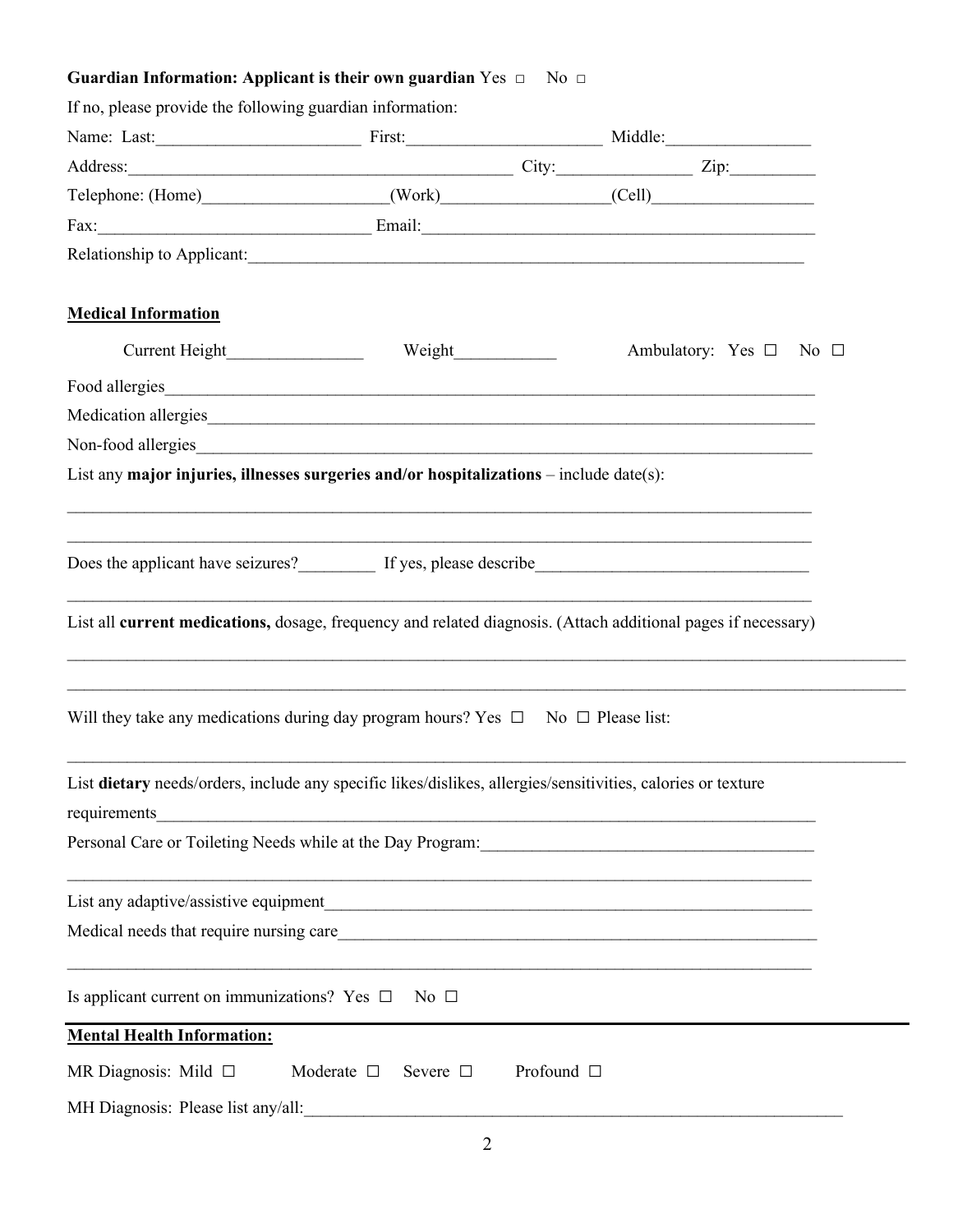## **Behavior/Emotional:** -

Describe anything that interferes with the applicant's **social/occupational functioning** (ex. Behaviors, communication, physical limitations)

| Describe hobbies, special interests, favorite activities                                      |                  |                 | <u> 2001 - Jan Samuel Barbara, martin da shekara 1992 - Andrea Samuel Barbara (</u> |        |        |
|-----------------------------------------------------------------------------------------------|------------------|-----------------|-------------------------------------------------------------------------------------|--------|--------|
| Does this person have current Behavior Plan or Behavioral Strategies? Yes $\Box$<br>No $\Box$ |                  |                 |                                                                                     |        |        |
|                                                                                               |                  |                 |                                                                                     |        |        |
|                                                                                               |                  |                 |                                                                                     |        |        |
| <b>Safety/Supervision:</b>                                                                    |                  |                 |                                                                                     |        |        |
| Supervision required in day program:                                                          |                  |                 |                                                                                     |        |        |
| $\Box$ Independent                                                                            | $\square$ visual | $\Box$ auditory | $\Box$ one on one                                                                   | Other: |        |
| <b>Toileting</b>                                                                              |                  |                 |                                                                                     |        |        |
| $\Box$ Independent                                                                            | $\square$ visual | $\Box$ auditory | $\Box$ one on one                                                                   |        | Other: |
| <b>Eating</b>                                                                                 |                  |                 |                                                                                     |        |        |
| $\Box$ Independent                                                                            | $\square$ visual | $\Box$ auditory | $\Box$ one on one                                                                   |        | Other: |
| In the Community                                                                              |                  |                 |                                                                                     |        |        |
| $\Box$ Independent                                                                            | $\square$ visual | $\Box$ auditory | $\Box$ one on one                                                                   |        | Other: |
| Is this individual an elopement risk? $\Box$ Yes $\Box$ No If yes, provide details            |                  |                 |                                                                                     |        |        |

Does this individual pose a safety risk to him/herself or others?  $\Box$  Yes  $\Box$  No If yes, please provide details

 $\mathcal{L}_\text{max}$  and  $\mathcal{L}_\text{max}$  and  $\mathcal{L}_\text{max}$  and  $\mathcal{L}_\text{max}$  and  $\mathcal{L}_\text{max}$  and  $\mathcal{L}_\text{max}$ 

 $\mathcal{L}_\mathcal{L} = \{ \mathcal{L}_\mathcal{L} = \{ \mathcal{L}_\mathcal{L} = \{ \mathcal{L}_\mathcal{L} = \{ \mathcal{L}_\mathcal{L} = \{ \mathcal{L}_\mathcal{L} = \{ \mathcal{L}_\mathcal{L} = \{ \mathcal{L}_\mathcal{L} = \{ \mathcal{L}_\mathcal{L} = \{ \mathcal{L}_\mathcal{L} = \{ \mathcal{L}_\mathcal{L} = \{ \mathcal{L}_\mathcal{L} = \{ \mathcal{L}_\mathcal{L} = \{ \mathcal{L}_\mathcal{L} = \{ \mathcal{L}_\mathcal{$ 

| <b>Background Information:</b>                                                                                                                                                                                                |  |
|-------------------------------------------------------------------------------------------------------------------------------------------------------------------------------------------------------------------------------|--|
| <b>Previous Day Program/Employment/School:</b>                                                                                                                                                                                |  |
|                                                                                                                                                                                                                               |  |
| Name:                                                                                                                                                                                                                         |  |
| Contact Person:                                                                                                                                                                                                               |  |
| City/State: Phone: Phone: Phone: Phone: Phone: Phone: Phone: Phone: Phone: Phone: Phone: Phone: Phone: Phone: Phone: Phone: Phone: Phone: Phone: Phone: Phone: Phone: Phone: Phone: Phone: Phone: Phone: Phone: Phone: Phone: |  |
| Reason for leaving:                                                                                                                                                                                                           |  |
|                                                                                                                                                                                                                               |  |
| <b>Previous Day Program/Employment/School:</b>                                                                                                                                                                                |  |
|                                                                                                                                                                                                                               |  |
| Name: Name: Name: Name: Name: Name: Name: Name: Name: Name: Name: Name: Name: Name: Name: Name: Name: Name: Name: Name: Name: Name: Name: Name: Name: Name: Name: Name: Name: Name: Name: Name: Name: Name: Name: Name: Name: |  |
| Contact Person:                                                                                                                                                                                                               |  |
| City/State: Phone: Phone: Phone: Phone: Phone: Phone: Phone: Phone: Phone: Phone: Phone: Phone: Phone: Phone: Phone: Phone: Phone: Phone: Phone: Phone: Phone: Phone: Phone: Phone: Phone: Phone: Phone: Phone: Phone: Phone: |  |
| Reason for leaving:                                                                                                                                                                                                           |  |